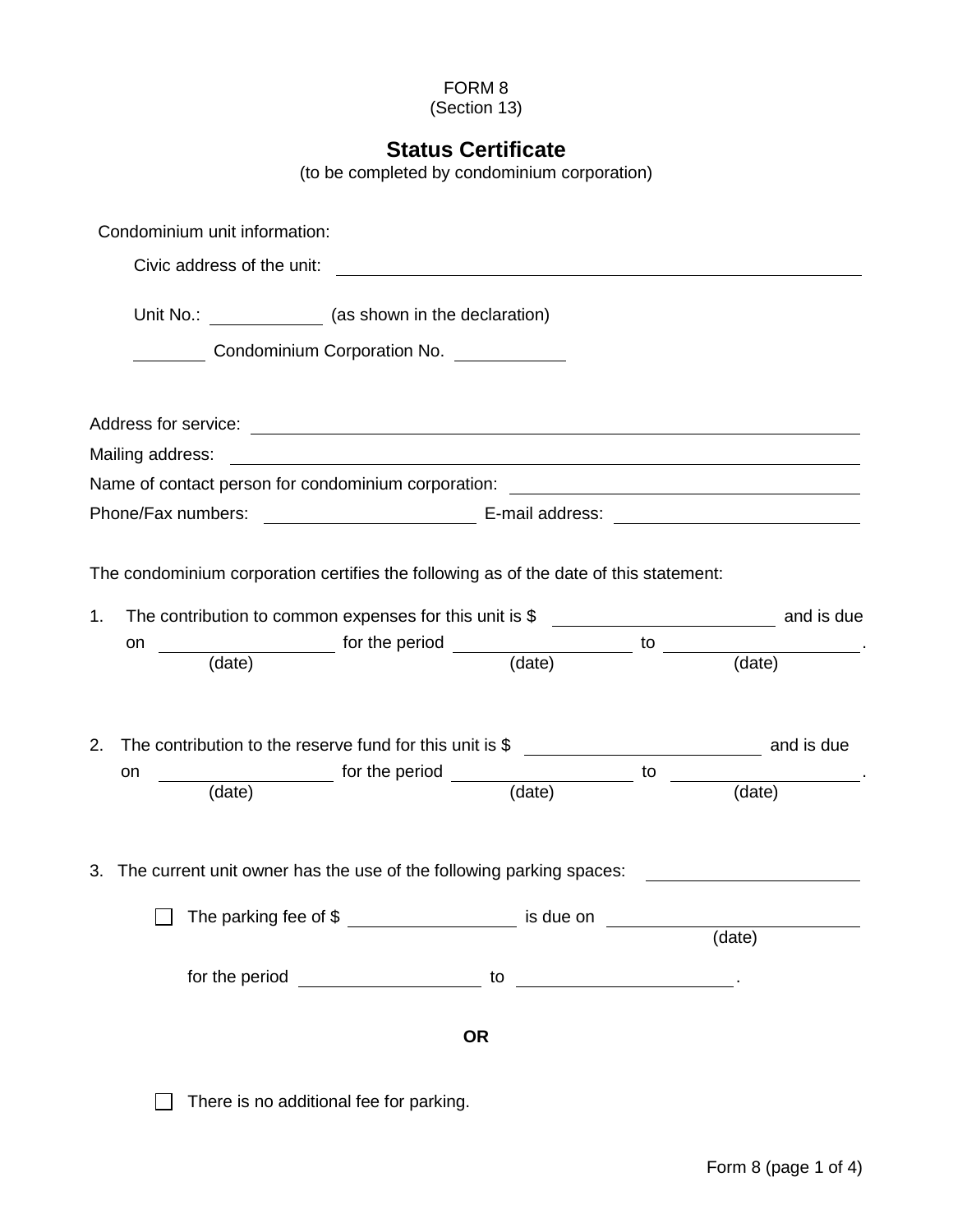|  |  |                                                            |                                            | The locker fee of \$ ______________________ is due on ___________              |  |  |  |
|--|--|------------------------------------------------------------|--------------------------------------------|--------------------------------------------------------------------------------|--|--|--|
|  |  |                                                            |                                            | (date)                                                                         |  |  |  |
|  |  |                                                            | for the period <b>container the period</b> | to<br>the contract of the contract of the con-                                 |  |  |  |
|  |  |                                                            |                                            | <b>OR</b>                                                                      |  |  |  |
|  |  |                                                            | There is no additional storage locker fee. |                                                                                |  |  |  |
|  |  |                                                            | The current unit owner                     |                                                                                |  |  |  |
|  |  | has paid all amounts owing to the condominium corporation. |                                            |                                                                                |  |  |  |
|  |  |                                                            | has a credit of \$                         | for prepaid assessments or other fees (specify):                               |  |  |  |
|  |  | owes the condominium corporation                           |                                            |                                                                                |  |  |  |
|  |  |                                                            | \$                                         | for common expenses.                                                           |  |  |  |
|  |  |                                                            |                                            | \$ ________________________ for reserve fund contributions.                    |  |  |  |
|  |  |                                                            | \$                                         | $\overline{\phantom{a}}$ for $\overline{\phantom{a}}$                          |  |  |  |
|  |  |                                                            |                                            | (specify what the amount owing is for)                                         |  |  |  |
|  |  |                                                            |                                            |                                                                                |  |  |  |
|  |  |                                                            |                                            | of lien against the unit and its share in the common elements for this amount. |  |  |  |

6. The following special assessments have been approved and are payable by the unit owner at a

later date (specify the purpose, amount(s) and due date(s)):

. . . . . . . . . . . <u>. . . . . .</u> .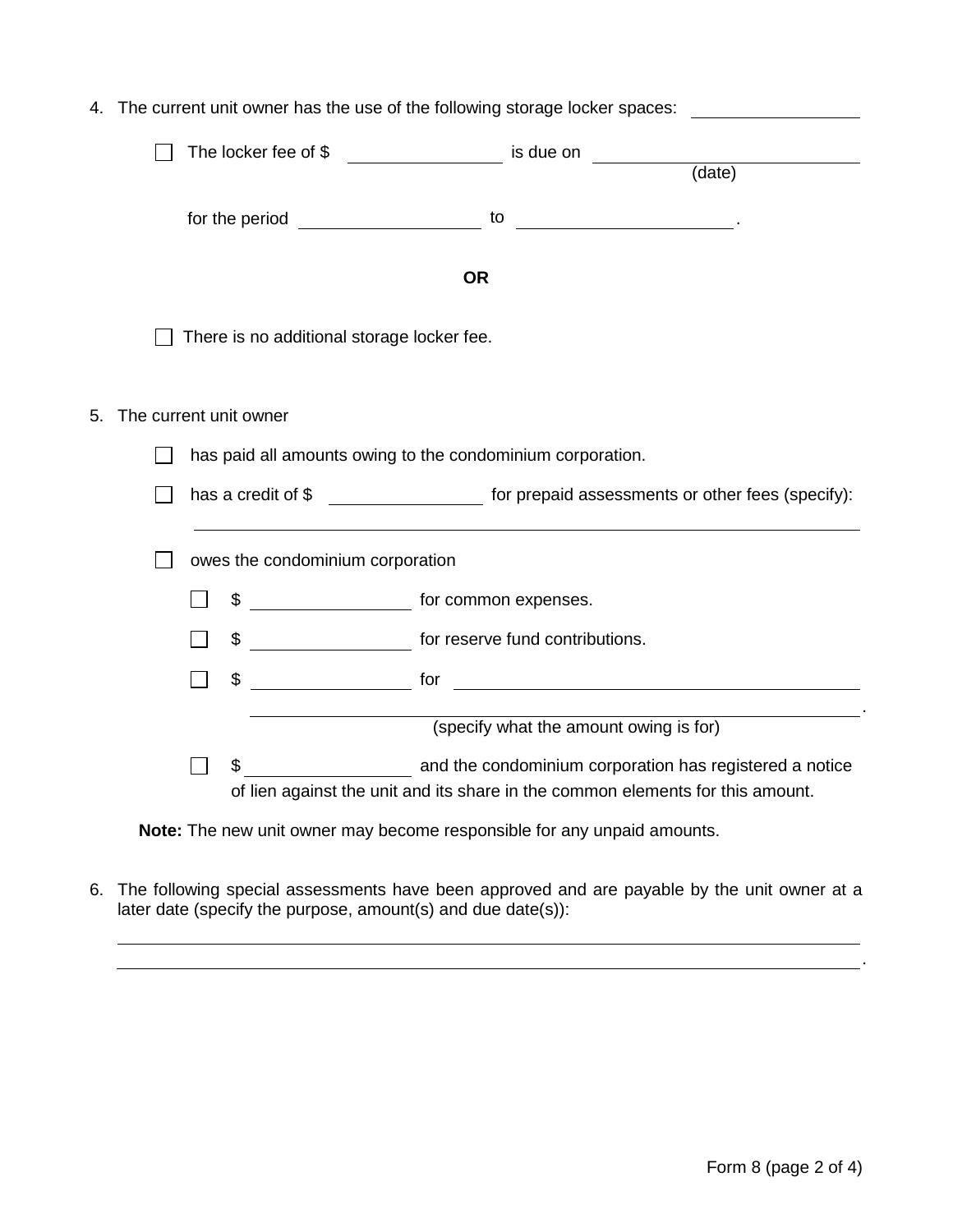7. The condominium corporation has other financial transactions with the current unit owner that will affect the new unit owner.

If yes, provide details:

- 8. A levy in the amount of \$ has been remitted to the condominium corporation for renting or leasing this unit.
- 9. As far as the condominium corporation's board knows, the current unit owner
	- $\Box$  is not in breach of the declaration, by-laws or rules.
	- $\Box$  is in breach of the declaration, by-laws or rules. If the breach is not remedied by the current unit owner before the new unit owner's possession date, the new unit owner will be responsible for (provide details):
	- $\Box$  is in breach of a change agreement or some other agreement relating to the common elements. If the breach is not remedied by the current unit owner before the new unit owner's possession date, the new unit owner will be responsible for (provide details):
- 10. The condominium corporation has approved or entered into one or more agreements to borrow money (*e.g.*, loan). (This applies only to agreements that have not previously been disclosed.)

| es     |
|--------|
| N<br>n |

If yes, provide details, including the purpose for borrowing money, the amount outstanding, the name of lender and the monthly payments of principal and interest, the due date and any special payment provisions:

.